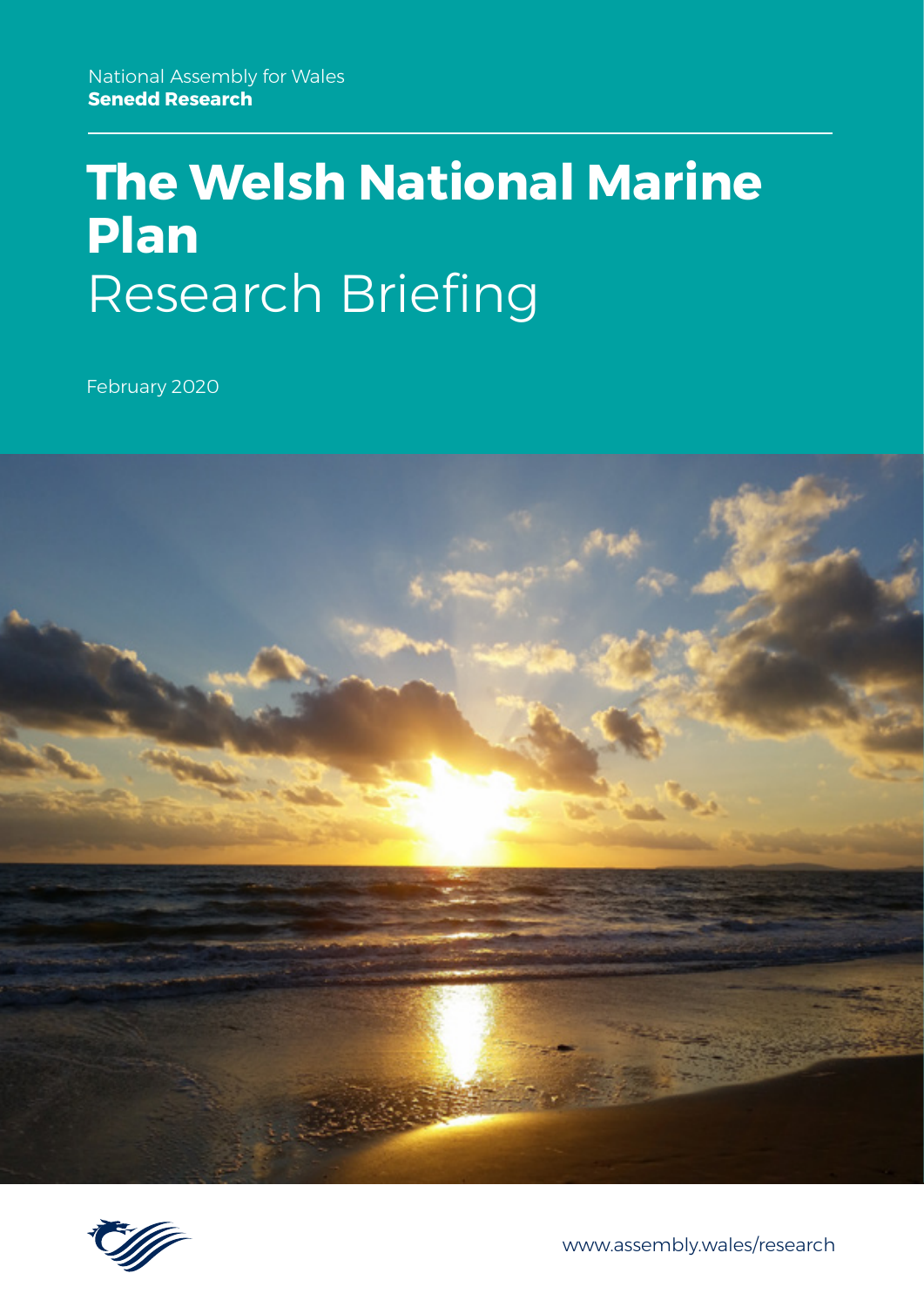The National Assembly for Wales is the democratically elected body that represents the interests of Wales and its people, makes laws for Wales, agrees Welsh taxes and holds the Welsh Government to account.

[www.assembly.wales/research](http://www.assembly.wales/research)

An electronic copy of this document can be found on the National Assembly website: **www.assembly.wales/research**

Copies of this document can also be obtained in accessible formats including Braille, large print, audio or hard copy from:

**Senedd Research National Assembly for Wales Tŷ Hywel Cardiff Bay CF99 1NA**

Tel: **0300 200 7350** Email: **[Emily.Williams@assembly.wales](mailto:Emily.Williams%40assembly.wales?subject=)** Twitter: **[@SeneddResearch](http://www.twitter.com/@SeneddResearch)** Blog: **[SeneddResearch.blog](http://SeneddResearch.blog)** LinkedIn: **[Senedd Research, National Assembly for Wales](https://www.linkedin.com/company/senedd-research-national-assembly-for-wales)**

#### **© National Assembly for Wales Commission Copyright 2020**

The text of this document may be reproduced free of charge in any format or medium providing that it is reproduced accurately and not used in a misleading or derogatory context. The material must be acknowledged as copyright of the National Assembly for Wales Commission and the title of the document specified.

# **The Welsh National Marine Plan** Research Briefing

February 2020

**Authors:**  Emily Williams

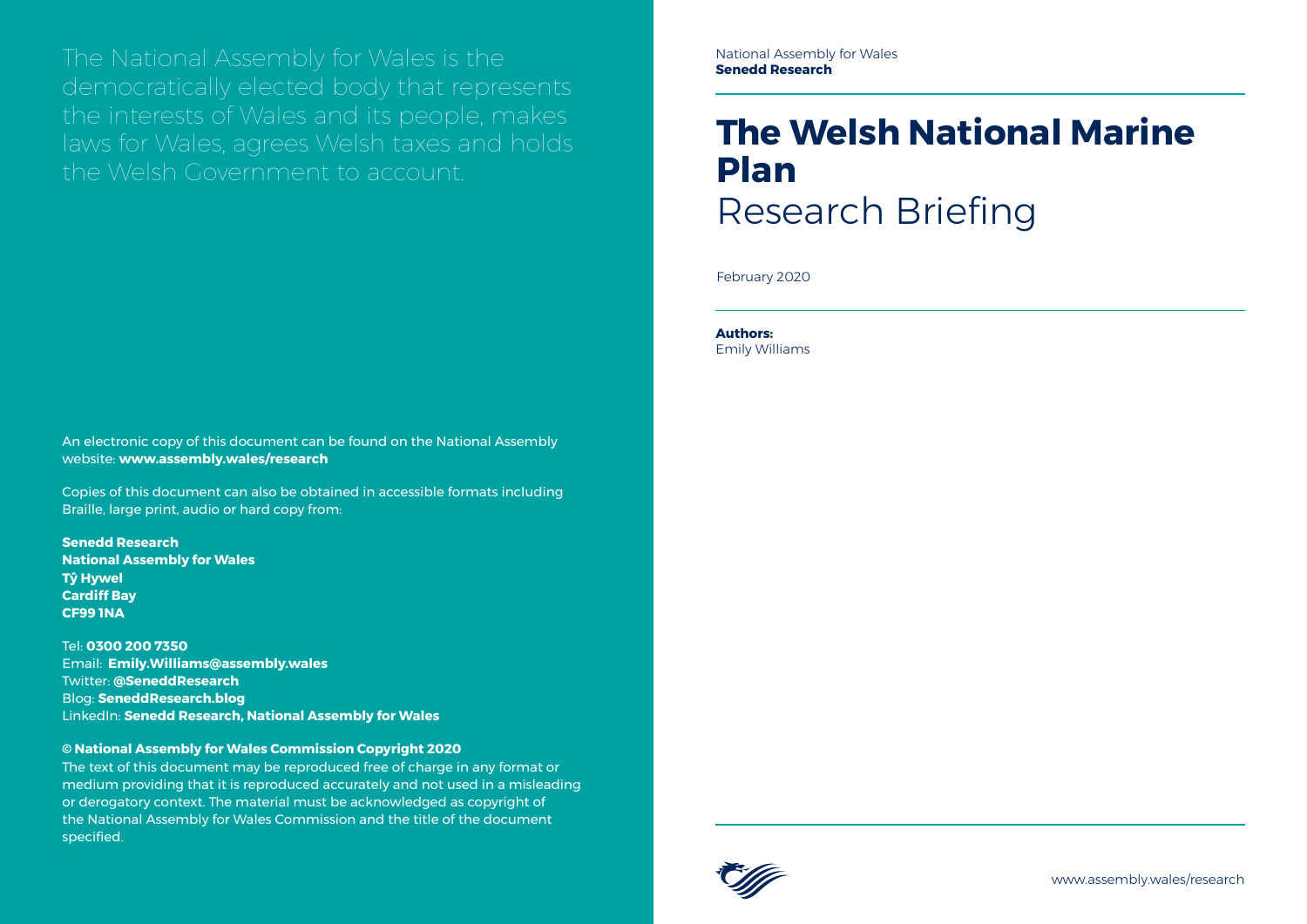# Contents

|                  | 3. How has marine planning developed in Wales? 7  |  |
|------------------|---------------------------------------------------|--|
| 3.1 <sub>1</sub> |                                                   |  |
|                  |                                                   |  |
| 3.3.             |                                                   |  |
| 3.4.             |                                                   |  |
|                  |                                                   |  |
|                  | 4. What is the content of the WNMP and associated |  |
|                  |                                                   |  |

|      | 5. How does the adopted WNMP differ to the draft       |  |
|------|--------------------------------------------------------|--|
|      |                                                        |  |
| 5.1. |                                                        |  |
|      |                                                        |  |
|      |                                                        |  |
|      |                                                        |  |
|      |                                                        |  |
|      |                                                        |  |
|      | 5.6. Changes to the Sustainability Assessment  18      |  |
|      | 6. How does the WNMP contribute to the aims of the WFG |  |
|      |                                                        |  |
|      |                                                        |  |
| 7.1. |                                                        |  |
| 7.2. |                                                        |  |

- 
-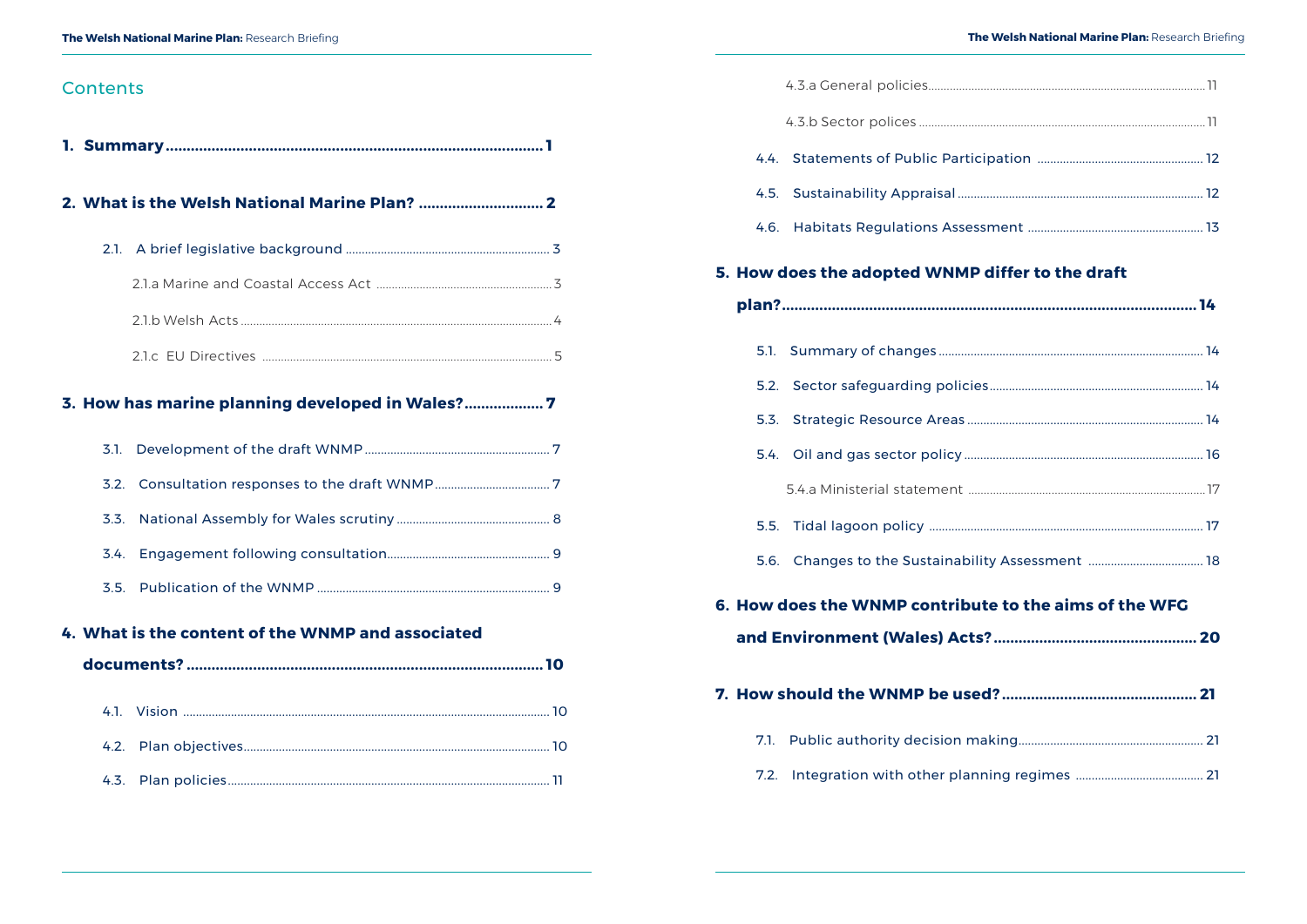<span id="page-3-0"></span>

|  |  | 7.6. Sustainability Appraisal recommendations 25 |  |
|--|--|--------------------------------------------------|--|
|  |  |                                                  |  |
|  |  |                                                  |  |
|  |  |                                                  |  |
|  |  |                                                  |  |

#### **The Welsh National Marine Plan:** Research Briefing

# 1. Summary

This research briefing gives an overview of the first **[Welsh National Marine Plan](https://gov.wales/marine-planning)** (WNMP), published on 12 November 2019. It describes how the WNMP developed and outlines the intended purpose and policies of the WNMP.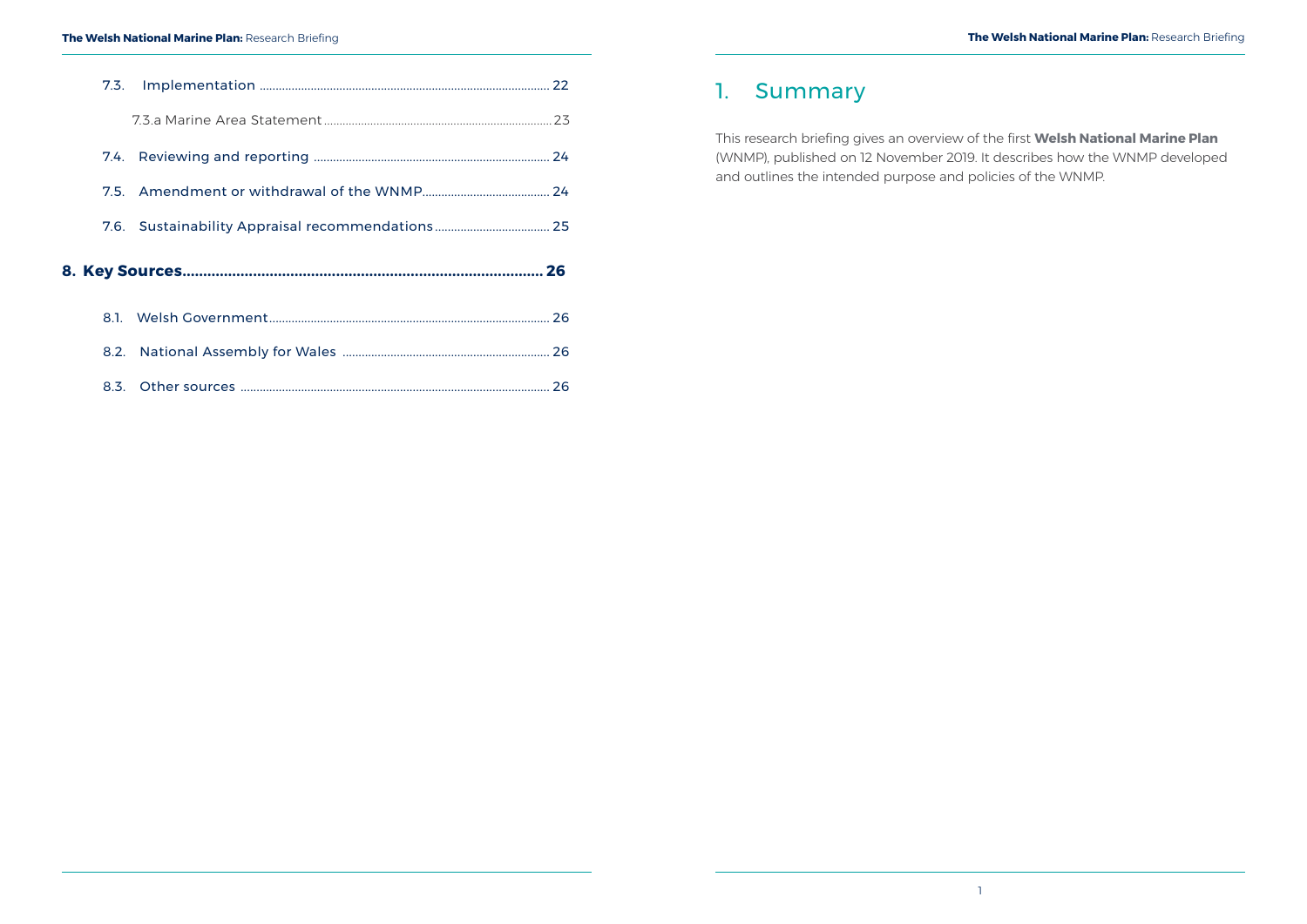The Welsh National Marine Plan (WNMP) states the Welsh Government's policies for, and in connection with, the sustainable development of the marine plan area. This area comprises an inshore and offshore region, which consists of approximately 32,000 km² of sea and 2,120 km of coastline (figure 1).

# <span id="page-4-0"></span>2. What is the Welsh National Marine Plan?

### **Figure 1. Welsh National Marine Plan Area**

**Announcing** the publication of the **[adopted WNMP](https://gov.wales/marine-planning)** on 12 November 2019, the Minister for Environment, Energy and Rural Affairs, Lesley Griffiths AM said:

> …the plan puts into place more robust requirements on developers and public authorities, giving Welsh Government a stronger basis for determining and licensing activities in accordance with our values.

Section 6 of this briefing outlines some of the expected uses of the WNMP.

# 2.1. A brief legislative background

The following is a brief summary of some of the legislative requirements of relevance to the WNMP

### 2.1.a Marine and Coastal Access Act

The *[Marine and Coastal Access Act 2009](http://www.legislation.gov.uk/ukpga/2009/23/contents)* (MCAA) establishes a system for marine planning in UK seas. The MCAA states that the Welsh Ministers are the marine plan authority for the Welsh inshore and offshore regions. However, the management of activities in Welsh waters is split between devolved functions and functions retained by the UK Government. The WNMP was therefore adopted with the agreement of the UK Secretary of State for Environment, Food and Rural Affairs, as required by the MCAA.

Appendix I of the WNMP provides a summary of the requirements of the MCAA, as it relates to the plan.

### **UK Marine Policy Statement**

The MCAA makes provisions for the preparation and adoption of Marine Policy Statements. The *[UK Marine Policy Statement \(MPS\)](https://www.gov.uk/government/publications/uk-marine-policy-statement)* was adopted by the UK and devolved governments in March 2011. It provides the framework for preparing marine plans in the UK and provides the high level policy context for marine planning.

The MPS is intended to facilitate the development of marine plans in line with the UK's vision for "clean, healthy, safe, productive and biologically diverse oceans and seas". It sets out five UK-wide **[High Level Marine Objectives](https://www.gov.uk/government/publications/our-seas-a-shared-resource-high-level-marine-objectives)**:

- Achieving a sustainable marine economy:
- **Ensuring a strong, healthy and just society:**
- 

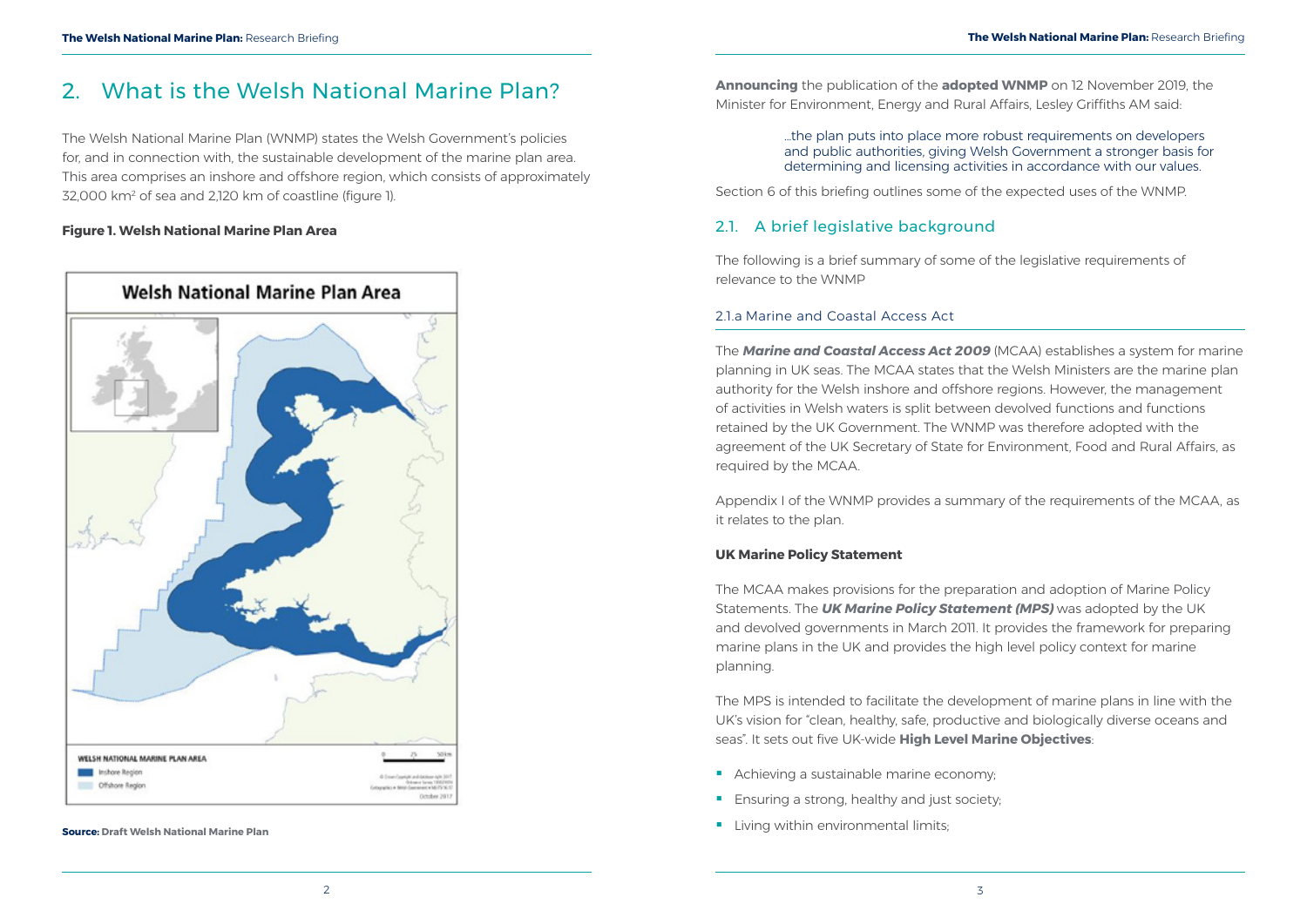- **Promoting good governance; and**
- Using sound science responsibly.

#### <span id="page-5-0"></span>**The Welsh National Marine Plan:** Research Briefing **The Welsh National Marine Plan:** Research Briefing

#### 2.1.b Welsh Acts

#### **Well-being of Future Generations (Wales) Act**

The *[Well-being of Future Generations \(Wales\) Act 2015](http://www.legislation.gov.uk/anaw/2015/2/contents/enacted)* (WFG Act) places a duty on public bodies to carry out sustainable development aimed at achieving seven well-being goals for Wales.

In the WFG Act, "sustainable development" means:

**[Section 5](http://www.legislation.gov.uk/anaw/2015/2/section/5/enacted)** of the Act provides further detail on what a public body must take into account in order to act in this manner.

the process of improving the economic, social, environmental and cultural well-being of Wales by taking action, in accordance with the sustainable development principle, aimed at achieving the well-being goals.

The WFG Act states that:

any reference to a public body doing something "in accordance with the sustainable development principle" means that the body must act in a manner which seeks to ensure that the needs of the present are met without compromising the ability of future generations to meet their own needs.

The well-being goals, defined in **section 4** [of the Act](http://www.legislation.gov.uk/anaw/2015/2/section/4/enacted)**,** are:

- A prosperous Wales;
- A resilient Wales:
- A healthier Wales:
- A more equal Wales;
- A Wales of cohesive communities:
- A Wales of vibrant culture and thriving Welsh language; and
- A globally responsible Wales.

**[Section 4](http://www.legislation.gov.uk/anaw/2016/3/section/4/enacted)** of the Act introduces nine principles to help guide and underpin the way SMNR should be interpreted. **[Section 5](http://www.legislation.gov.uk/anaw/2016/3/section/5/enacted)** of the Act re-aligns **[Natural Resources](https://naturalresources.wales/splash?orig=%2f&lang=cy)  [Wales](https://naturalresources.wales/splash?orig=%2f&lang=cy)** (NRW)'s general purpose to pursue SMNR in relation to Wales and apply the principles of SMNR.

#### **Environment (Wales) Act**

The *[Environment \(Wales\) Act 2016](http://www.legislation.gov.uk/anaw/2016/3/contents/enacted)* places a duty on public authorities to:

… seek to maintain and enhance biodiversity in the exercise of functions in relation to Wales, and in so doing promote the resilience of ecosystems, so far as consistent with the proper exercise of those functions.

The Act also introduces the Sustainable Management of Natural Resources (SMNR), which means:

- **Using natural resources in a way and at a rate that promotes achievement of the** objective of SMNR;
- **Taking other action that promotes achievement of that objective; and**
- Not taking action that hinders achievement of that objective.

The Act defines the objective of SMNR as:

The objective is to maintain and enhance the resilience of ecosystems and the benefits they provide and, in so doing— (a) meet the needs of present generations of people without compromising the ability of future generations to meet their needs, and (b) contribute to the achievement of the well-being goals in section 4 of the **[Well-being of Future Generations \(Wales\) Act 2015 \(anaw 2\)](http://www.legislation.gov.uk/id/anaw/2015/2)**.

Section 5 of this briefing summarises the findings of an assessment, which considered the contribution of the WNMP to the well-being goals and SMNR objective.

#### 2.1.c  EU Directives

The WNMP was developed whilst the UK was an European Union (EU) Member State. As such, it was required to be developed in line with EU Directives.

In July 2014 the *[Maritime Spatial Planning Directive](https://eur-lex.europa.eu/legal-content/EN/TXT/?uri=uriserv:OJ.L_.2014.257.01.0135.01.ENG)* was adopted by the EU. The Directive sets a common framework for marine spatial planning across the EU and requires all Member States to have maritime plans in place by the 31 March 2021.

The *[Maritime Spatial Planning Directive](https://ec.europa.eu/maritimeaffairs/policy/maritime_spatial_planning_en) 2014* and the *[EU Marine Strategy](http://ec.europa.eu/environment/marine/eu-coast-and-marine-policy/marine-strategy-framework-directive/index_en.htm)  [Framework Directive](http://ec.europa.eu/environment/marine/eu-coast-and-marine-policy/marine-strategy-framework-directive/index_en.htm) 2008* (MSFD Directive) also require a marine plan to be ecosystem-based.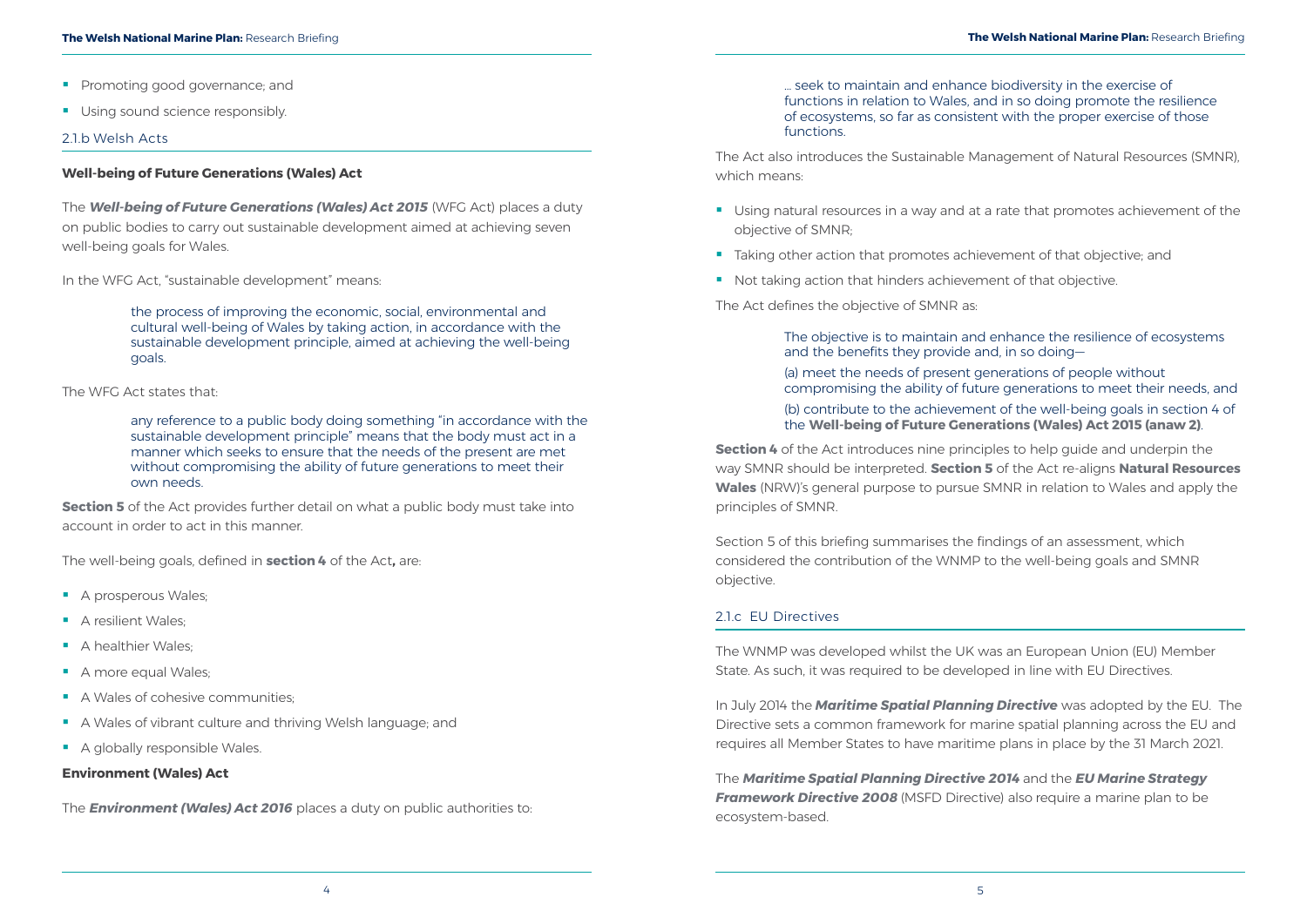- <span id="page-6-0"></span>**Ensures that the collective pressure of human activities within the marine** strategy area is kept within levels compatible with the achievement of good environmental status; and
- Does not compromise the capacity of marine ecosystems to respond to humaninduced changes.

# 3. How has marine planning developed in Wales?

# 3.1. Development of the draft WNMP

In 2011, the Welsh Government ran a consultation on "**[Sustainable development](https://gov.wales/sustainable-development-welsh-seas-our-approach-marine-planning-wales)  [for Welsh seas: our approach to marine planning in Wales](https://gov.wales/sustainable-development-welsh-seas-our-approach-marine-planning-wales)**", which stated:

> This consultation sets out our intention to develop a national plan for the Welsh inshore area and a national plan for the Welsh offshore area and adopt them by 2012/13. The consultation also sets out options for, and asks questions on, how we should plan on a sub-national level in order to embed more detail in the national plans.

On **[19 August 2014](https://uk.practicallaw.thomsonreuters.com/1-579-4867?transitionType=Default&contextData=(sc.Default)&firstPage=true&bhcp=1)**, the Welsh Government conducted a further 12-week consultation on a proposed structure, vision and objectives of the WNMP. Whilst this consultation is no longer available on the Welsh Government's website, the Welsh Government's **[Statement of Public Participation](https://gov.wales/statement-public-participation-welsh-national-marine-plan)** (SPP) states that the consultation:

> …included the proposed Scope of the Sustainability Appraisal. At the same time, we made available for comment the draft report of the Strategic Scoping Exercise (SSE) and an early version of the Marine Planning Evidence Portal.

According to the **[SPP](https://gov.wales/statement-public-participation-welsh-national-marine-plan)**, in November 2015 an initial draft of the plan was shared with stakeholders and was supported by public engagement workshops.

The Welsh Government also published its **[Wales Marine Evidence Report](https://gov.wales/wales-marine-evidence-report-wmer)** in 2015. It stated:

> This evidence base presented here will be used to inform the development of the Welsh National Marine Plan and will be maintained and updated as marine planning in Wales develops.

An **[update](https://gov.wales/update-wales-marine-evidence-report-january-2020)** to this report was published in January 2020.

On 7 December 2017, the Welsh Government launched a **[consultation](https://gov.wales/draft-welsh-national-marine-plan)** on the draft WNMP and a number of supporting documents. These included a Habitats Regulations Assessment (HRA), a Sustainability Assessment (SA) and a review of the interim marine aggregate dredging policy. The **Wales Marine Planning Portal** was also publicised as a tool for marine planning.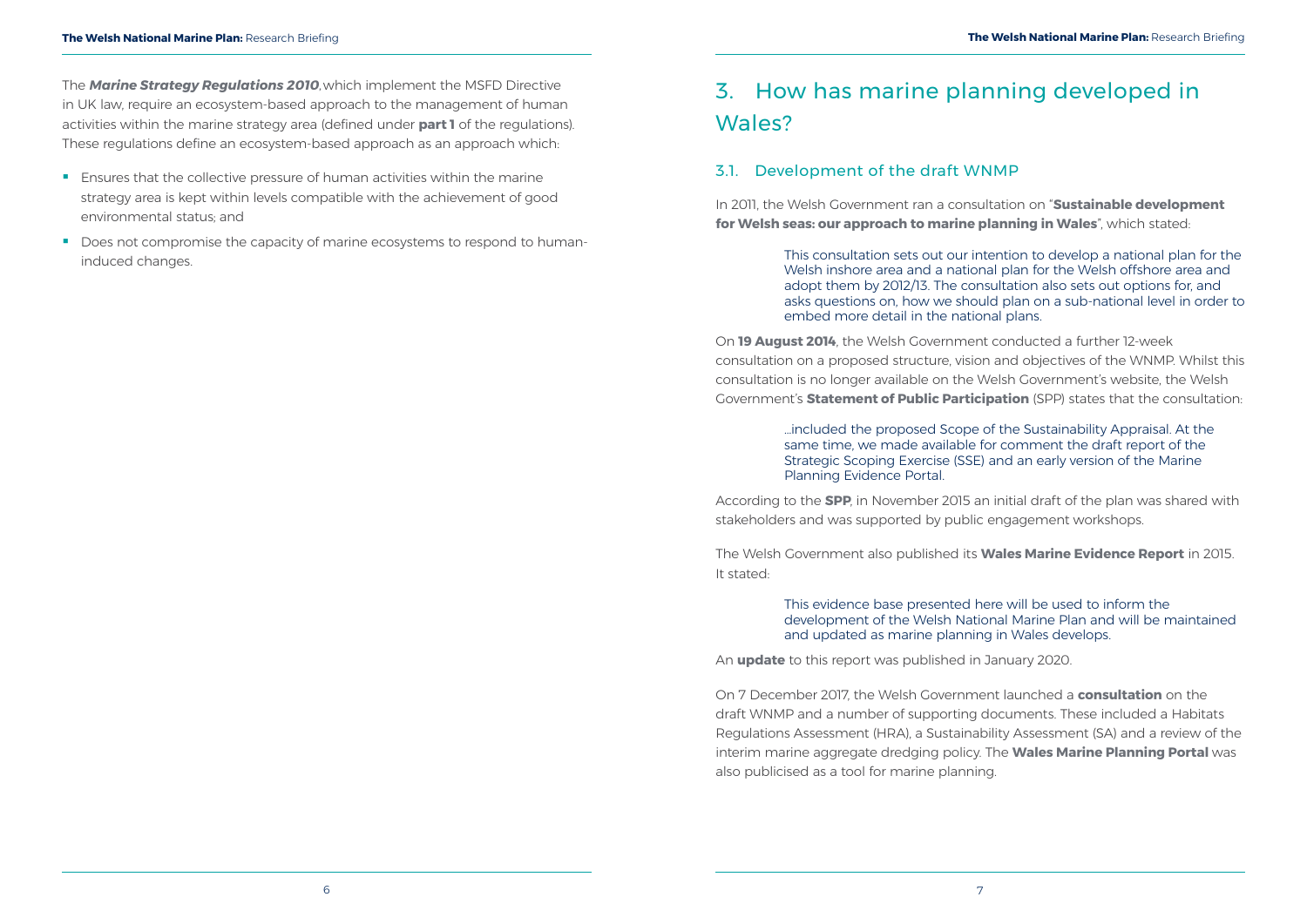# <span id="page-7-0"></span>3.2. Consultation responses to the draft WNMP

There were 86 responses to the consultation on the draft WNMP. The Welsh Government's **[summary of responses](https://gov.wales/draft-welsh-national-marine-plan)** highlighted several key themes in the responses, suggesting a need to:

- **Equitably balance environmental, social and economic interests;**
- Refine the concept of Strategic Resource Areas (SRAs)<sup>1</sup> and the evidence base to support them;
- **Ensure a transparent and joined-up approach to cross-border management;**
- Use evidence in decision making;
- Reduce the plan's length and improve clarity;
- Work with stakeholders further to develop monitoring, evaluation and reporting approaches;
- Refine and update the Wales Marine Planning Portal; and
- Review the SA and HRA and consider any changes required in the final plan.

- Plan structure (e.g. length and complexity);
- Sustainable Development (e.g. clearer application of the requirements of the *Environment Act (Wales) 2016*);
- Concerns over SRAs:
- Concerns over the policy support for large-scale lagoon development;
- The importance of cross-border management; and
- Requests for further clarity on provisions for monitoring and reporting achievement against the WNMP's objectives.

The **[summary of changes](https://gov.wales/welsh-national-marine-plan-summary-changes-following-consultation-draft-plan)** document published alongside the adopted WNMP also presented a summary of the consultation responses in similar themes, including:

## 3.3. National Assembly for Wales scrutiny

During the Fourth Assembly, two Committees (the **[Environment and](http://www.senedd.assembly.wales/mgIssueHistoryHome.aspx?IId=4412&Opt=0)  [Sustainability Committee](http://www.senedd.assembly.wales/mgIssueHistoryHome.aspx?IId=4412&Opt=0)** and the **[Enterprise and Business Committee](http://www.senedd.assembly.wales/mgIssueHistoryHome.aspx?IId=13275)**) called on the Welsh Government to afford greater priority to developing a marine plan. Both Committees saw such a plan as the best way of ensuring that Wales protects its natural environment but also maximises the potential of its maritime economy.

1 SRAs are further described in section 4.3. of this briefing

Given the importance of the plan's contents, the Environment and Sustainability Committee's **[legacy report](http://senedd.assembly.wales/mgIssueHistoryHome.aspx?IId=2255)** suggested that Members of the Fifth Assembly may want to scrutinise both progress towards adopting a plan and implementation of that plan.

The **[Climate Change, Environment and Rural Affairs \(CCERA\) Committee](https://www.assembly.wales/en/bus-home/committees/Pages/Committee-Profile.aspx?cid=444)** took **[evidence](http://senedd.assembly.wales/ieListDocuments.aspx?CId=444&MId=4544&Ver=4)** on marine planning on 1 February 2018 and held a stakeholder workshop to discuss the draft WNMP on 14 March 2018. In April 2018 the Committee made **[13](http://senedd.assembly.wales/mgIssueHistoryHome.aspx?IId=15122)  [recommendations](http://senedd.assembly.wales/mgIssueHistoryHome.aspx?IId=15122)** on the draft WNMP, which the Welsh Government **[responded](http://senedd.assembly.wales/mgIssueHistoryHome.aspx?IId=15122)** to in June 2018.

The National Assembly for Wales **[debated](http://www.senedd.assembly.wales/ieListDocuments.aspx?MId=4893)** the draft WNMP on 9 January 2018.

# 3.4. Engagement following consultation

Following the consultation on the draft plan, the Welsh Government **[met](https://gov.wales/marine-planning-stakeholder-reference-group?_ga=2.21187323.1725728134.1579518715-1348418462.1562142518)** with stakeholders including the **[Marine Planning Stakeholder Reference Group](https://gov.wales/marine-planning-stakeholder-reference-group?_ga=2.151325374.626717032.1577976194-1348418462.1562142518)**. A **[marine planning newsletter](https://gov.wales/subscribe-marine-planning-newsletter)** for stakeholders was also created by the Welsh Government.

# 3.5. Publication of the WNMP

The Minister for Environment, Energy and Rural Affairs made an oral statement **announcing** the publication of the **[adopted WNMP](https://gov.wales/marine-planning)** on the 12 November 2019.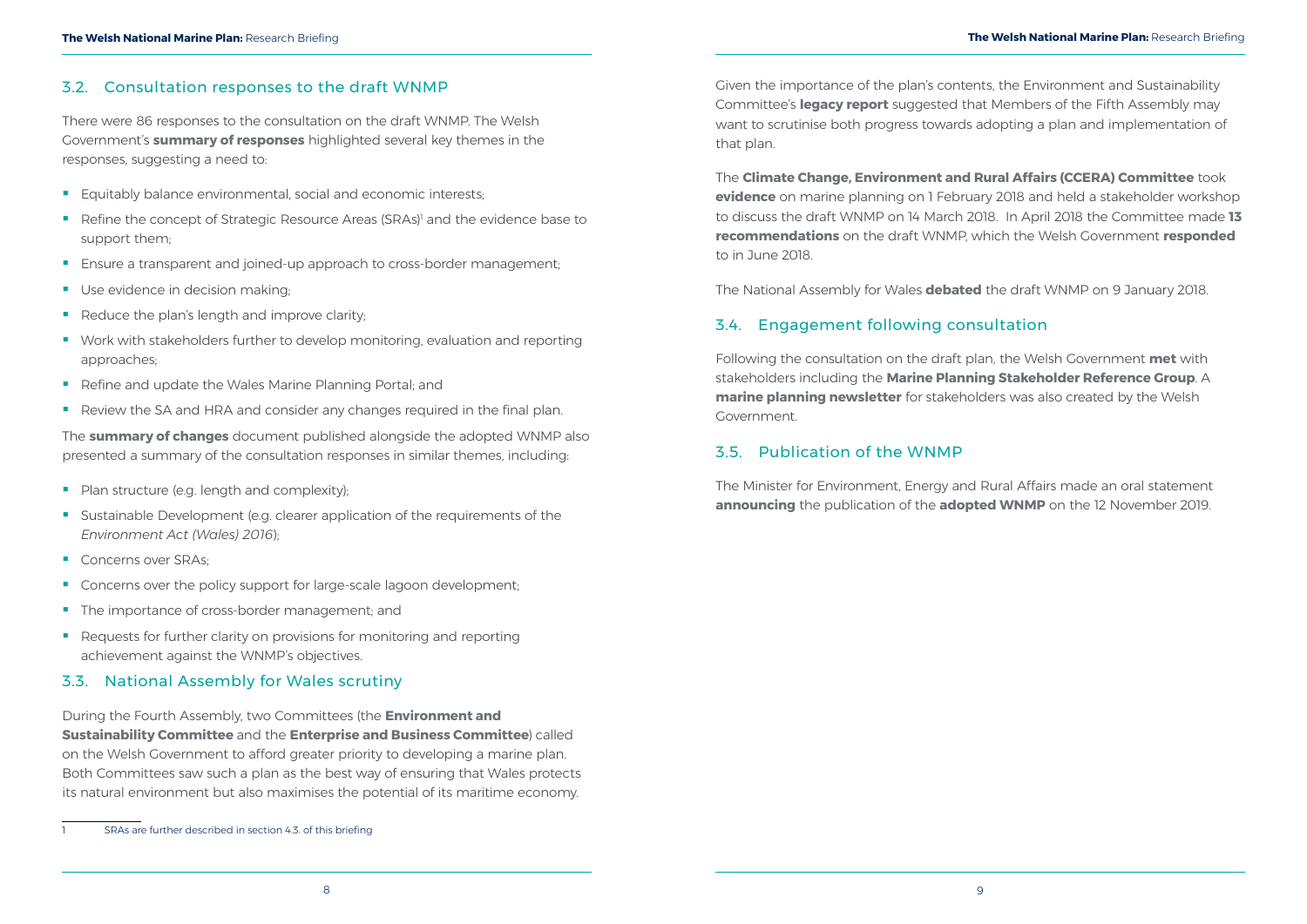<span id="page-8-0"></span>The WNMP comprises four key components:

- A vision;
- Plan objectives;
- Ceneral policies; and
- **Sector policies.**

# 4.1 Vision

The WNMP's vision seeks to support the **[UK's shared vision for the marine](https://www.gov.uk/government/publications/safeguarding-our-seas)  [environment](https://www.gov.uk/government/publications/safeguarding-our-seas)** and is that:

> Welsh seas are clean, healthy, safe, productive and biologically diverse through:

> ◊ An ecosystem approach, natural resources are sustainably managed and our seas are healthy and resilient, supporting a sustainable and thriving economy;

◊ Access to, understanding of and enjoyment of the marine environment and maritime cultural heritage, health and well-being are improving;

◊ Blue Growth more jobs and wealth are being created and are helping coastal communities become more resilient, prosperous and equitable with a vibrant culture; and

There are two types of policies in the WNMP; general and sector policies. The WNMP states:

◊ The responsible deployment of low carbon technologies, the Welsh marine area is making a strong contribution to energy security and climate change emissions targets.

# 4.2. Plan objectives

The WNMP includes 13 objectives, arranged according to the five **[UK high-level](https://www.gov.uk/government/publications/our-seas-a-shared-resource-high-level-marine-objectives)  [marine objectives](https://www.gov.uk/government/publications/our-seas-a-shared-resource-high-level-marine-objectives)**, with one overarching plan objective.

The overarching plan objective is to:

...support the sustainable development of the Welsh marine area by contributing across Wales' well-being goals, supporting the Sustainable Management of Natural Resources (SMNR) through decision making and by taking account of the cumulative effects of all uses of the marine environment.

Table 3 of the WNMP outlines which of the policies in the Plan are intended to give effect to each of the objectives.

# 4.3. Plan policies

# …both the general policies and the sector policies should be applied,

unless associated policy narrative or supplementary planning documents…indicate otherwise.

Whilst the policies in the WNMP are accompanied by background narrative, the significance of the policies themselves is emphasised. The WNMP states that:

#### …if to any extent a policy stated in this plan conflicts with any other statement or information in the plan, that conflict must be resolved in

favour of the policy.

## 4.3.a General policies

The general policies in the WNMP are designed to work with the sector policies to support sustainable development. The general policies included in the plan relate to topics such as sustainable economic growth, the wellbeing of coastal communities, living within environmental limits and governance.

## 4.3.b Sector polices

The plan includes policies for the following sectors:

- Aggregates:
- **Aquaculture:**
- Defence:
- Dredging and Disposal;
- **Energy Low Carbon;**
- **Energy Oil and Gas;**
- **Fisheries;**
- Ports and Shipping;
- **Subsea Cabling;**
- **Surface Water & Wastewater Treatment & Disposal (SWW); and**
- **Tourism and Recreation.**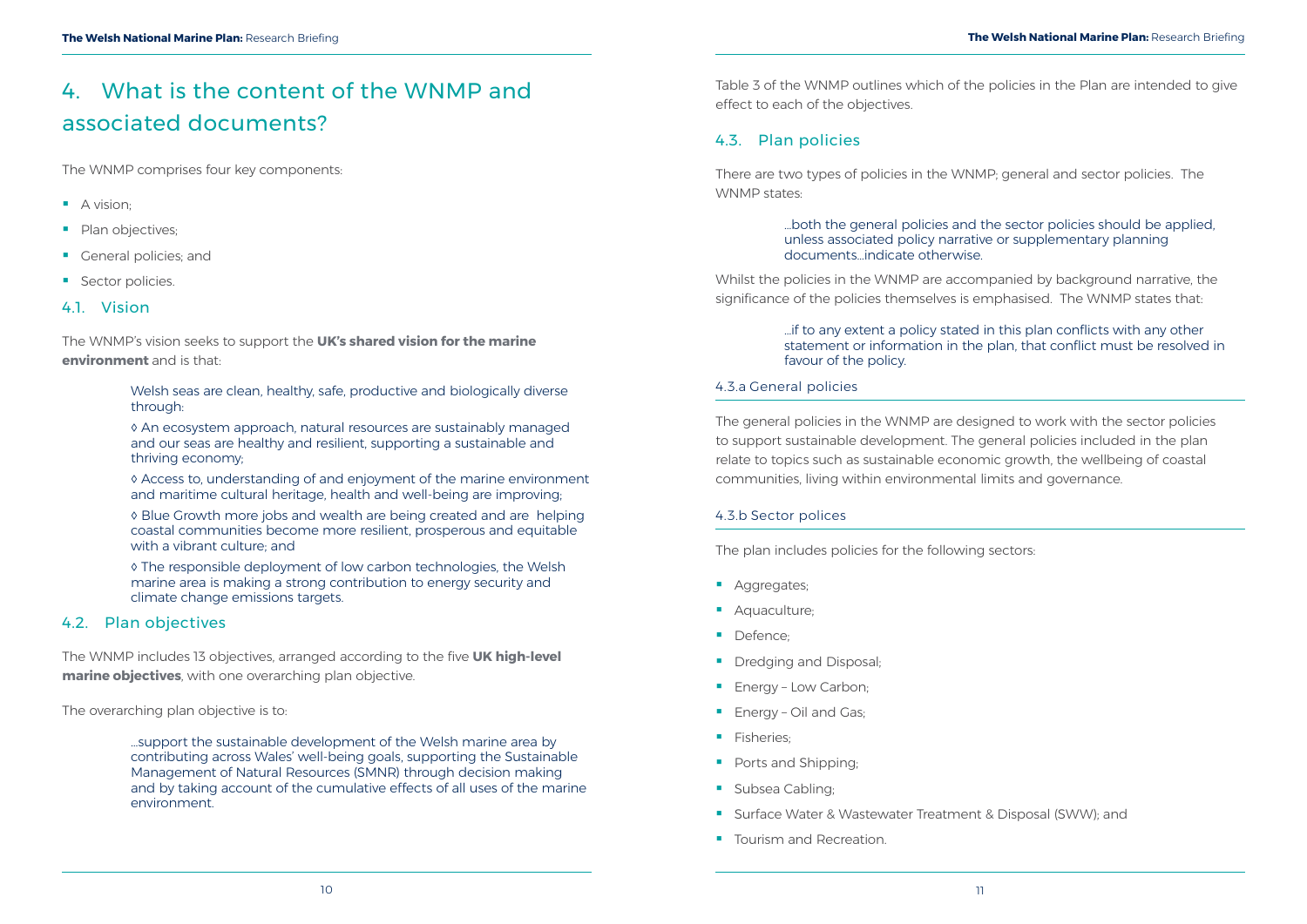<span id="page-9-0"></span>Sector objectives are included alongside the sector policies. The WNMP states that these are intended to "articulate the desired future state for that sector and provide context for sector policies".

Sector policies in the WNMP include supporting policies (to support the sustainable development of a sector) and safeguarding policies (to protect certain sectors' interests from adverse impacts from other activities).

- Support for proposals which contribute to the sustainable development of the sector where consistent with policies and objectives of this Plan; and
- **Encouraging collaboration and strategic evidence collation in order to better** understand future opportunities and potential for sustainable development.

### **Sector supporting policies**

The WNMP describes sector supporting policies as largely following a common framework, which comprises:

**[Schedule 5](http://www.legislation.gov.uk/ukpga/2009/23/schedule/5)** of the MCAA requires the relevant marine planning authority to publish Statements of Public Participation (SPP), prior to the start of the marine planning process. These set out how stakeholders can become involved in the development of the plan and how representations can be made to the Welsh Government. The Welsh Government **[consulted on and published](https://seneddresearch.blog/2014/12/11/new-publication-marine-spatial-planning/)** its first SPP in 2014. It also published an updated **[Statement of public participation for the Welsh National](https://gov.wales/statement-public-participation-welsh-national-marine-plan)  [Marine Plan](https://gov.wales/statement-public-participation-welsh-national-marine-plan)** in 2018.

#### **Sector safeguarding policy**

The WNMP describes sector safeguarding policies as seeking to protect:

- Consented activity e.g. aggregates, subsea cables or energy infrastructure;
- **Established (not consented activity) e.g. fisheries or tourism and recreation; and**
- Areas of future opportunity (which may be defined through SRAs).

## 4.4. Statements of Public Participation

### 4.5. Sustainability Appraisal

As required by **[Schedule 6](http://www.legislation.gov.uk/ukpga/2009/23/schedule/6)** of the MCAA 2009, the Welsh Government has carried out a Sustainability Appraisal (SA) to assess the likely effects of the policies contained in the WNMP on sustainable development criteria. The SA document states:

Sustainability Appraisal (SA) is a form of assessment that considers the social, economic and environmental effects of a plan or programme in the context of sustainable development… In meeting its requirement to undertake an SA of the WNMP, the Welsh Government must also address the requirements of the *[European Union Directive 2001/42/](https://ec.europa.eu/environment/eia/sea-legalcontext.htm) [EC on the Assessment of Certain Plans and Programmes on the](https://ec.europa.eu/environment/eia/sea-legalcontext.htm)  [Environment](https://ec.europa.eu/environment/eia/sea-legalcontext.htm)*, more commonly known as the Strategic Environmental Assessment (SEA) Directive.

The Welsh Government's SA for the WNMP incorporated an assessment designed to also comply with the SEA Directive. The **[SA](https://gov.wales/draft-welsh-national-marine-plan)** was published alongside the draft WNMP. Following the publication of the adopted WNMP, a **[SA Addendum](https://gov.wales/welsh-national-marine-plan-sustainability-appraisal)** was published which includes details of the assessment of changes made to the WNMP from its draft form. A **[SA post-adoption statement](https://gov.wales/welsh-national-marine-plan-sustainability-appraisal)** was also published in accordance with the SEA Directive. This summarises:

- How environmental considerations have been integrated into the WNMP;
- How the SA report and the opinions expressed during consultations have been taken into account;
- The reasons for choosing the WNMP as published, in the light of the other reasonable alternatives dealt with<sup>2</sup>; and
- The measures decided concerning monitoring.

### 4.6. Habitats Regulations Assessment

In accordance with the *[Conservation of Habitats and Species Regulations](http://www.legislation.gov.uk/uksi/2017/1012/regulation/63/made)*  **[2017](http://www.legislation.gov.uk/uksi/2017/1012/regulation/63/made)** ('the Habitats Regulations'), the Welsh Government has completed a HRA to determine whether the WNMP is likely to have a significant effect (alone, or incombination with other plans) on any European designated nature conservation site.

A **[report presenting the HRA](https://gov.wales/draft-welsh-national-marine-plan)** of the draft WNMP was published alongside the draft plan. An updated **[HRA report](https://gov.wales/welsh-national-marine-plan-habitats-regulation-assessment)**, which reflected the changes to the draft WNMP, was published alongside the adopted plan.

<sup>2</sup> The **[SEA Directive](https://eur-lex.europa.eu/legal-content/EN/TXT/?uri=CELEX:32001L0042)** requires the identification, description and evaluation of "the likely significant effects on the environment of implementing the plan or programme, and reasonable alternatives taking into account the objectives and the geographical scope of the plan or programme".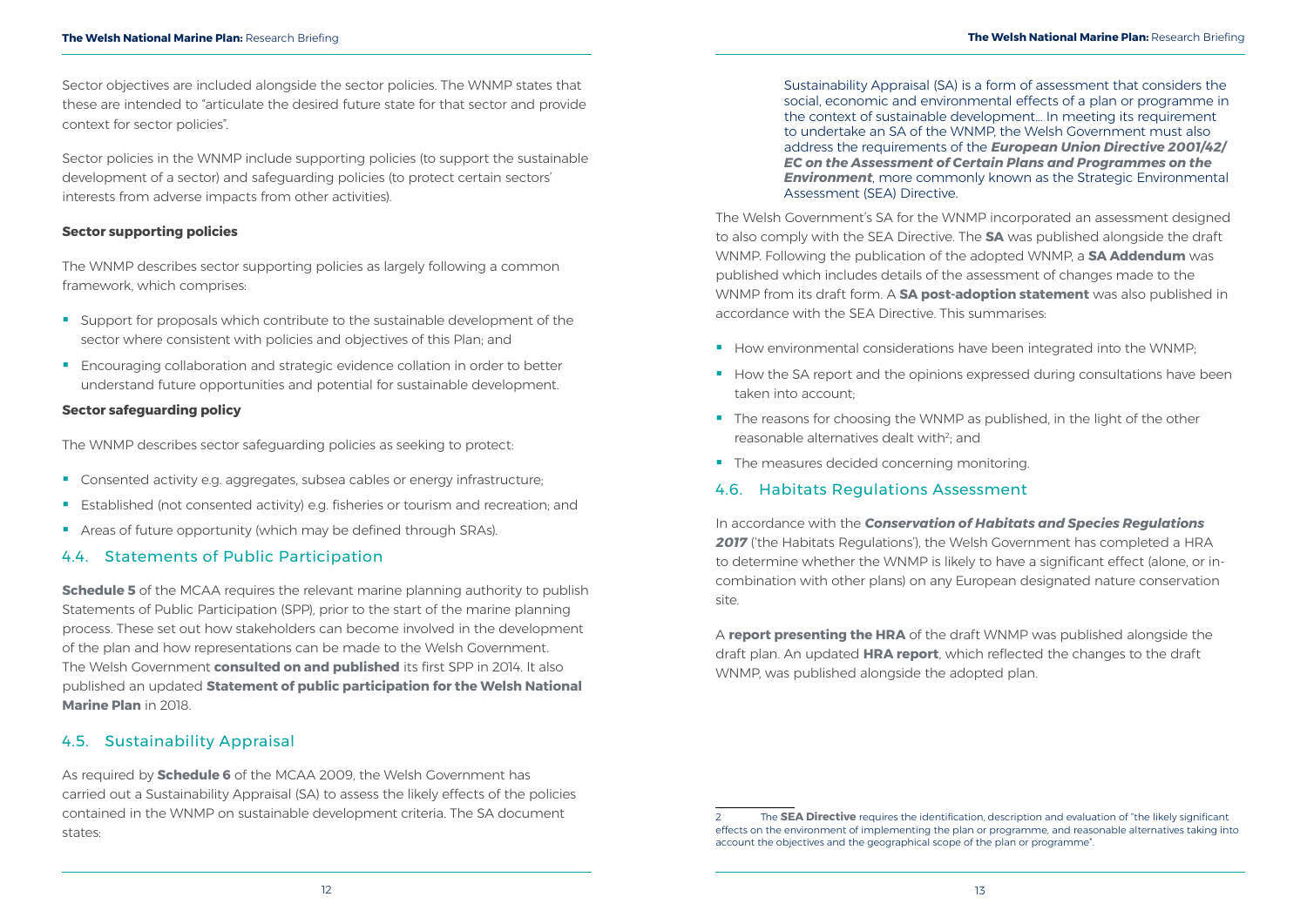# <span id="page-10-0"></span>5. How does the adopted WNMP differ to the draft plan?

# 5.1. Summary of changes

The Welsh Government published a **[summary of the changes](https://gov.wales/welsh-national-marine-plan-summary-changes-following-consultation-draft-plan)** made to the WNMP following the consultation on the draft version. The summary details stakeholder comments received during the consultation and the resulting changes, if any, made to the WNMP.

The **[SA Addendum](https://gov.wales/welsh-national-marine-plan-sustainability-appraisal)**, published alongside the adopted WNMP, highlights changes made to the wording of policies from the draft plan in track changes and categorises the changes made to the plan as (emphasis added):

> **◊ Structural changes**: for example, reducing the length and complexity of the plan by restructuring the Draft WNMP and removing/transferring some of the material to other documents such as Implementation Guidance and Marine Planning Notices (MPNs), which may be produced in the future;

> **◊ Policy amendments**: for example, revisions to the policies of the Draft WNMP including the combining of policies, changes to policy wording, the deletion of policies and the inclusion of additional policies;

> **◊ Deletion of Strategic Resource Areas (SRAs)**: the removal of SRAs from within the plan and deferral to their future consideration under individual MPNs, and focusing the role of SRAs on safeguarding possible future resource use, rather than supporting new activity; and

**◊ Supporting text amendments**: for example, revisions to the introductory sections of the plan and amendments to the policy implementation guidance.

## 5.2. Sector safeguarding policies

A notable change to the draft WNMP relates to the sector policies. The **[summary](https://gov.wales/marine-planning?_ga=2.151265598.626717032.1577976194-1348418462.1562142518)  [of changes](https://gov.wales/marine-planning?_ga=2.151265598.626717032.1577976194-1348418462.1562142518)** document highlights that, "safeguarding policy has been streamlined by replacing individual sector safeguarding policies (for sectors other than Defence) with Common Safeguarding Policy". Thus, there are fewer safeguarding sector policies in the adopted WNMP.

Whilst SRAs are not included in the WNMP, they are referenced in policy 'SAF\_02' in the adopted WNMP (emphasis added):

SAF 02: Safeguarding strategic resources

## 5.3. Strategic Resource Areas

The draft WNMP introduced SRAs, which are areas spatially defined on maps within the draft plan. The draft WNMP described SRAs as being:

…used to allocate space and focus future use. These are areas of good opportunity for future use by a particular sector over the plan period and beyond. SRAs lie within the related Resource Area. SRA's have been identified at a broad scale, local issues and constraints that relate to the general policies that have a spatial dimension will be taken into account when considering individual proposals.

The **[summary of changes](https://gov.wales/marine-planning?_ga=2.151265598.626717032.1577976194-1348418462.1562142518)** document highlights that SRAs were a key theme within the consultation responses to the draft WNMP:

> Respondents welcomed the intent of providing spatial direction in the draft WNMP however, some concerns were raised regarding a number of aspects in relation to SRAs, including:

◊ A lack of clarity on the purpose of and role of SRAs in decision making;

◊ That proposed SRAs support sector growth while not yet being underpinned by comprehensive evidence on environmental constraints;

◊ That there are some inconsistencies in the methodology for and approach to identifying and defining proposed SRA boundaries; and

◊ That there should be opportunity for appropriate stakeholder engagement to support the identification and development of SRAs.

Spatial SRAs have not been included in the adopted WNMP. However, the WNMP states that "SRAs will be introduced or amended via [Marine Planning Notices] MPNs". The WNMP describes MPNs as supplementary planning documents, which will:

> …provide guidance for implementation of Plan policies or development in specific areas. MPNs do not introduce new policy but assist in the interpretation or application of policy. MPNs will be subject to consultation.

> Proposals which may have significant adverse impacts upon the prospects of any sector covered by this plan to engage in sustainable future strategic resource use (**of resources identified by an SRA**) must demonstrate how they will address compatibility issues with that potential resource use.

> Proposals unable to demonstrate adequate compatibility must present a clear and convincing case for proceeding. Compatibility should be demonstrated through, in order of preference:

◊ Avoiding significant adverse impacts on this potential strategic resource use, and/or

◊ Minimising significant adverse impacts where these cannot be avoided; and/or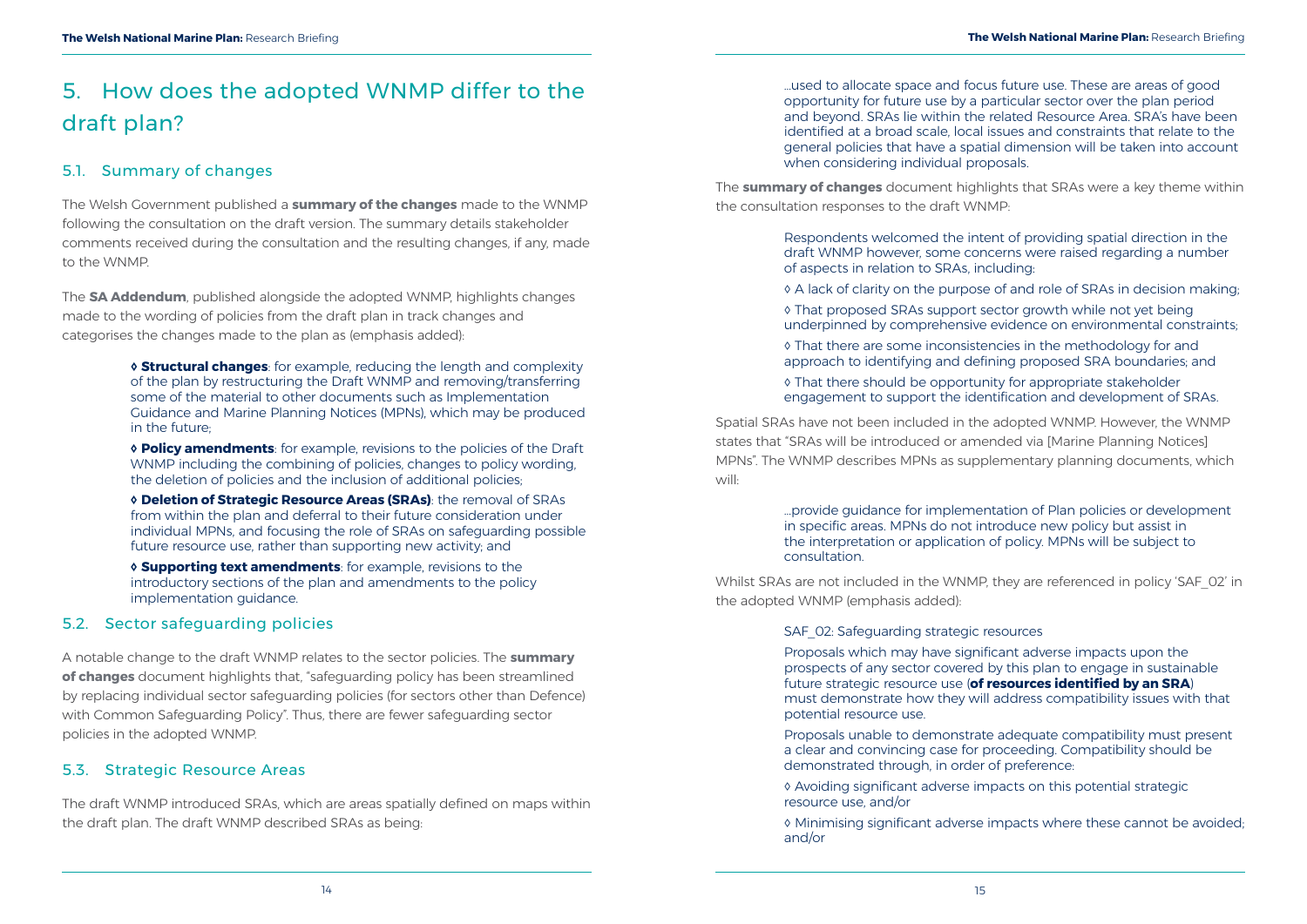### ◊ Mitigating significant adverse impacts where they cannot be minimised

<span id="page-11-0"></span>The WNMP provides further detail on how an SRA should be introduced and identified. For example, it specifies that where the marine planning authority proposes to introduce an SRA it should consult upon the proposal. The WNMP also states that the marine planning authority should "identify environmental constraints and opportunities relevant to the SRA". It also states that MPNs are a relevant consideration in determinations under **[section 58](http://www.legislation.gov.uk/ukpga/2009/23/section/58)** of the MCAA, which states that:

Policy 'O&G O1a' of the adopted WNMP, which applies to offshore and inshore areas (subject to UK Government national policy), predominantly supports the development of oil and gas activities. The policy is (emphasis added):

A public authority must take any authorisation or enforcement decision in accordance with the appropriate marine policy documents, unless relevant considerations indicate otherwise.

## 5.4. Oil and gas sector policy

The adopted WNMP included a new sub-policy on oil and gas, which was not included in the draft. This highlighted policy differences between the Welsh and UK Governments.

> Proposals that **maximise** the economic recovery of oil and gas sustainably **will be supported** where they comply with the objectives of this plan, and fully meet the environmental safeguards contained within the statutory processes of awarding production licences and subsequent activity-specific approvals. Proposals should comply with the relevant general policies and sector safeguarding policies of this plan and any other relevant considerations.

The new sub-policy 'O&G\_01b', which relates to areas where competence is devolved to Wales, is less supportive of oil and gas activities (emphasis added):

> Welsh Government policy is to **avoid the continued extraction** of fossil fuels in **intertidal areas and estuaries and coastal inlet waters** that fall within the **Welsh onshore licence area**. Applications for new petroleum licenses in these areas **should not be supported, unless required for mine safety or scientific purposes**. Proposals for the development and extraction of oil and gas in these areas with land based elements must provide robust and credible evidence to demonstrate how they conform to the Planning Policy Wales Energy Hierarchy for Planning, including how they make a necessary contribution towards decarbonising the energy system.

### 5.4.a Ministerial statement

The oil and gas sector policies were a key feature of the **oral statement** made by the Minister for Environment, Energy and Rural Affairs in November. Announcing the publication of the plan the Minister said:

> The plan also includes references to UK Government policy where matters are reserved to UK Government. Inevitably, there are areas in which there is a contrast between Welsh Government and UK Government policy. One such area is in relation to the extraction of oil and gas. Welsh Government policy is designed to avoid further extraction and consumption of fossil fuels within all areas for which we have responsibility...

In our plan, we've also included details of the UK Government policy, insofar as it applies to the seas surrounding Wales. Their policy is to maximise fossil fuel extraction in the offshore areas surrounding Wales. The contrast between the policy of Welsh Government and UK Government could not be more stark. For the avoidance of any doubt, I would like to place on record the view of Welsh Government that any policy to encourage the continued extraction of fossil fuels is a policy we would emphatically reject.

# 5.5. Tidal lagoon policy

The **[summary of changes](https://gov.wales/marine-planning?_ga=2.151265598.626717032.1577976194-1348418462.1562142518)** document highlights the policy on tidal lagoon development as a key theme within the consultation responses to the draft WNMP:

> While supportive of policy to encourage low carbon energy, respondents expressed significant concern at draft WNMP policy on tidal lagoons and its support for large-scale lagoon development alongside the HRA findings that it could not be concluded that such policy would not result in adverse effects on the integrity of European Site(s). Respondents also noted that such development is likely to result in impacts and cumulative effects extending across national, marine planning and land/ sea borders and felt that the draft WNMP should address these issues more clearly…

The **[HRA](https://gov.wales/draft-welsh-national-marine-plan)** that was published alongside the draft WNMP stated that "the plan level HRA was unable to conclude that policy 'ELC OI' as it relates to tidal lagoons was not likely to have a significant effect upon European sites". As a consequence, a detailed **[Appropriate Assessment \(AA\)](http://www.legislation.gov.uk/uksi/2017/1012/part/6/made)** was carried out with respect to the part of the 'ELC\_01' policy relating to tidal lagoons. The findings of the AA are included within the **[HRA publication](https://gov.wales/draft-welsh-national-marine-plan)**.

The AA found that at the plan level, it was not possible to rule out an adverse effect on the integrity of those sites supporting migratory fish, intertidal habitats and intertidal habitats that may support feeding and / or roosting of birds. The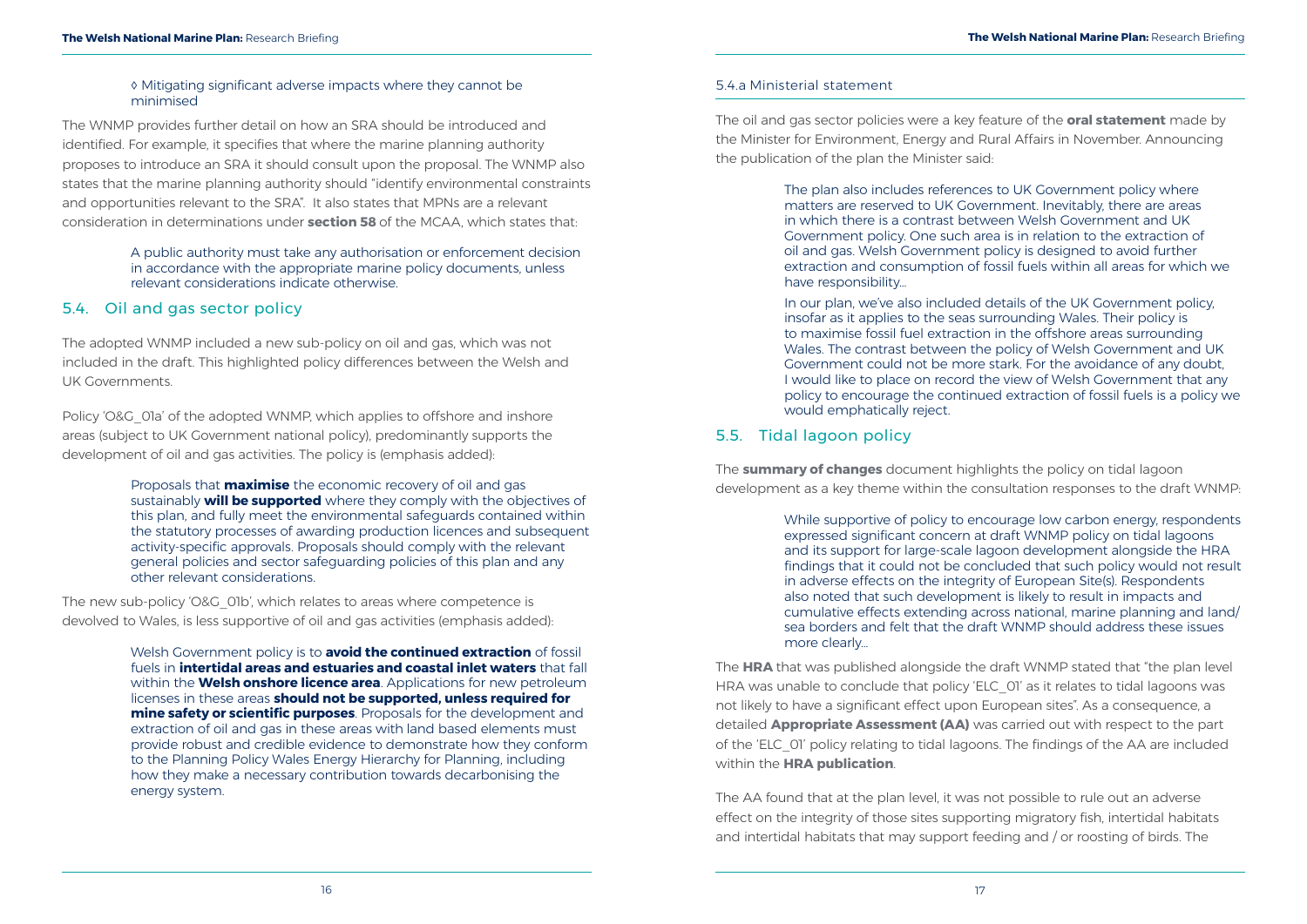<span id="page-12-0"></span>conclusion of this was that if the policy was to be taken forward in its current form, the Welsh Government would need to consider the merit and applicability of applying the Article 6(4) of the *[Habitats Directive](https://eur-lex.europa.eu/legal-content/EN/TXT/?uri=CELEX:31992L0043)* imperative reasons of overriding public interest (IROPI) process. The HRA publication explains:

> Where, upon assessment, it cannot be excluded on the basis of objective information that the policy supporting tidal lagoons in SRAs in the draft WNMP will have a significant adverse effect upon European Sites, then either the plan or policy must be amended or (if appropriate) the plan be taken forwards under derogation procedures afforded by Article 6(4).

The **[summary of changes](https://gov.wales/marine-planning?_ga=2.151265598.626717032.1577976194-1348418462.1562142518)** document highlights that the tidal lagoon policy in the adopted plan has been reviewed:

> …in conjunction with key stakeholders and NRW and has been refined to focus on a stepwise approach to supporting the sector, including a strategic, evidence-based approach to allow for greater understanding of future opportunities.

- The inclusion of an additional objective relating to coastal tourism and recreation (objective 5), which could result in "potential tensions between the aspiration for blue growth and the need to protect and enhance the marine environment";
- Revisions to policy 'SOC\_06' (designated landscapes) to include specific reference to potential impacts on designated landscapes, a mitigation hierarchy and opportunities for the enhancement of designated landscapes. This change:

As a result of the revisions, the revised policy relating to tidal lagoons is no longer being brought forward under IROPI. The **[HRA document](https://gov.wales/welsh-national-marine-plan-habitats-regulation-assessment)** published alongside the adopted WNMP highlights that, following assessments of the new policies, it is now considered that:

> …the measures within the WNMP together with the availability and means of ensuring project-level mitigation will ensure that there will be no adverse effect on the integrity of any European sites, alone or in combination, as a result of the plan's implementation.

### 5.6. Changes to the Sustainability Assessment

Following revisions to the draft WNMP, the changes were reviewed and, where deemed appropriate, assessed as part of the ongoing SA. The findings are presented in a **[SA Addendum](https://gov.wales/welsh-national-marine-plan-sustainability-appraisal)**.

Significant effects of the *changes* made to the plan include (but are not limited to):

strengthens the policy in terms of the positive effects on biodiversity… heritage…and tourism and recreation…which are now considered to be a significant positive effect; however, there has not been any consequential change to the overall cumulative effects of this section

- Changes to aggregates, aquaculture, oil and gas and ports and shipping sector policies assessed as having significant positive effects on the economy as they "support the growth of the respective sectors, providing greater certainty to developers to encourage future investment"; and
- A significant negative effect identified for the revised policy 'ELC\_01' (previously a broader policy on low carbon energy production but now specific to wind energy generation). This effect was identified due to the potential for offshore wind energy developments to have adverse impacts on landscape/seascape and visual amenity.

Additional likely impacts of the WNMP policies are summarised in section 4 of the **[SA Addendum](https://gov.wales/welsh-national-marine-plan-sustainability-appraisal)**.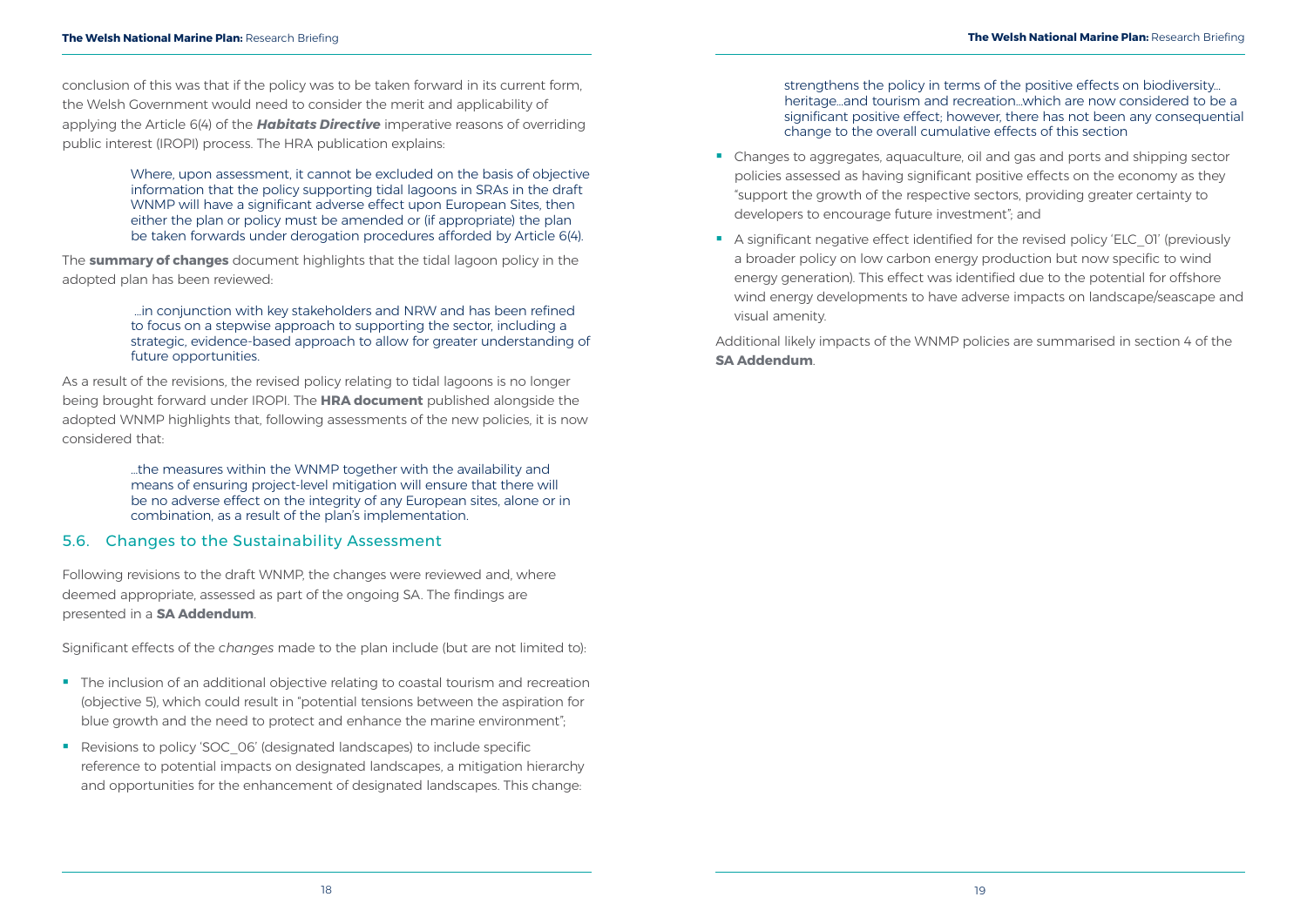# <span id="page-13-0"></span>6. How does the WNMP contribute to the aims of the WFG and Environment (Wales) Acts?

Section 4 (and table 3.7) of the SA Addendum describe the likely contribution of the WNMP to the well-being goals (as defined in the **[WFG Act](http://www.legislation.gov.uk/ukpga/2009/23/section/61)**) and the objective of SMNR (as defined in the *[Environment \(Wales\) Act 2016](http://www.legislation.gov.uk/anaw/2016/3/section/3/enacted)*). This was assessed by mapping the well-being goals and SMNR objective to the SA criteria and informed by the appraisal of the general cross-cutting policies and sector policies against the SA criteria. A judgement was then made regarding whether, and the extent to which, the WNMP would support or detract from the achievement of each wellbeing goal (and by extension, the SMNR objective). The SA Addendum states:

> Table 3.7 demonstrates that the revised Draft [now adopted] WNMP policies are likely to make a significant positive contribution to the achievement of the seven well-being goals for Wales, supporting the objective for SMNR...Development and use of the marine area will unavoidably require the use of natural resources and could result in some adverse environmental effects that would need to be considered carefully in the context of the well-being goal 'A resilient Wales'. However, the general cross-cutting policies…seek to avoid, minimise or mitigate significant adverse effects associated with new development or activity and will help to ensure the sustainable management of natural resources.

The Environment (Wales) Act 2016 introduces a number of principles that underpin the achievement of SMNR. These principles, which are to be applied equally, have guided the development of the revised Draft WNMP. It is outside the scope of this SA to consider exactly how the plan has been developed in accordance with these principles and it is recommended that the Welsh Government gives further consideration with regard to how best to ensure and demonstrate the integration of SMNR principles in the process of plan development and future marine spatial planning decisions.

# 7. How should the WNMP be used?

# 7.1. Public authority decision making

The WNMP is an appropriate marine policy document for the purpose of the MCAA. As such, a public authority must take any authorisation or enforcement decision **in accordance** with the WNMP (and any other "appropriate marine policy documents") unless relevant considerations indicate otherwise.

An authorisation or enforcement decision is **[defined](http://www.legislation.gov.uk/ukpga/2009/23/section/58)** in the MCAA as:

authorisation of the doing of any act which affects or might affect the

(b) any decision relating to any conditions of such an authorisation,

(c) any decision about extension, replacement, variation, revocation or withdrawal of any such authorisation or any such conditions (whenever

- (a) the determination of any application (whenever made) for whole or any part of the UK marine area.
- 
- granted or imposed),
- any such conditions,
- (e) any decision relating to the enforcement of any prohibition or any description, falling within paragraph (a),
- but does not include any decision on an application for an order relation to which subsection (3) has effect accordingly).

(d) any decision relating to the enforcement of any such authorisation or

restriction (whenever imposed) on the doing of any act, or of any act of

granting development consent under the Planning Act 2008 (c. 29) (in

Subsection 3 of the MCAA requires public authorities to **have regard** to the WNMP in making *any other* decision which relate to the exercise of any function capable of affecting the whole or any part of the UK marine area.

# 7.2. Integration with other planning regimes

The WNMP states that marine planning requires the "integration of marine plans both with adjacent marine plans and adjacent terrestrial plans, to minimise the risk of decisions in one area having adverse impacts in another". It also describes the legal requirements to do so under the MCAA:

> The MCAA requires that marine plan authorities must take all reasonable steps to ensure that the marine plan is compatible with plans in the land-use planning system. There is also a requirement when preparing a marine plan to have regard to any other plan prepared by a public or local authority.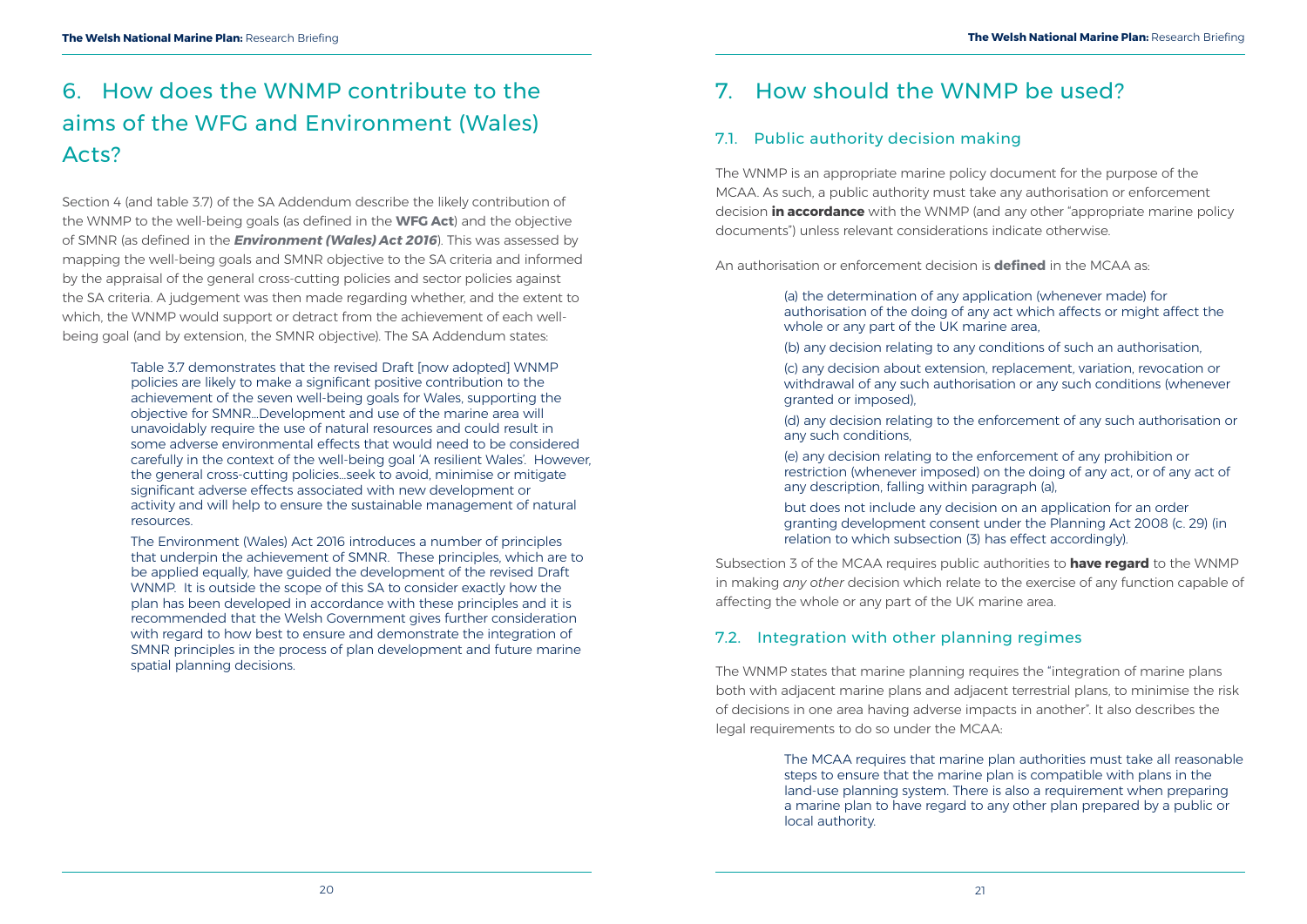- 
- 

<span id="page-14-0"></span>Any decision with the potential to affect the Plan area, including those related to terrestrial activities, should be taken in accordance with this Plan unless relevant considerations indicate otherwise or with regard to this Plan... If the decision has the potential to also affect another marine plan area then it should be taken in accordance with, or with regard to, other relevant marine plan(s), as applicable.

A **["frequently asked questions" online publication](https://gov.wales/marine-planning)** by the Welsh Government states that:

The Welsh Government has produced a **[timeline](https://gov.wales/welsh-national-marine-plan-timeline)** which shows the anticipated developments for marine planning in Wales. These include "awareness raising and training and the delivery of best practice" until 2021. It also highlights an ongoing associated project, the **[Sustainable Management of Marine Natural Resources](http://www.abpmer.co.uk/news-desk/news-archive/abpmer-to-deliver-sustainable-management-of-marine-natural-resources-project/)  [Project](http://www.abpmer.co.uk/news-desk/news-archive/abpmer-to-deliver-sustainable-management-of-marine-natural-resources-project/)**, which is expected to be completed in 2021. The Welsh Government's **[overview of the WNMP](https://gov.wales/welsh-national-marine-plan-wnmp-overview)** also highlights that looking ahead:

The WNMP will sit alongside and interact with existing planning regimes and will be consistent with strategic priorities set out in the National Development Framework on land. The WNMP area will physically overlap with terrestrial planning Local Development Plan boundaries to ensure marine and terrestrial planning work together… Local Authority jurisdiction is from the mean low water mark landwards so the two planning regimes overlap.

The Welsh Government has published an **[infographic](https://gov.wales/marine-and-terrestrial-planning-infographic)** intended to show how the WNMP works alongside the draft **[National Development Framework](https://gov.wales/national-development-framework)** (NDF) on land. An **[explanatory paper](https://gov.wales/welsh-national-marine-plan-and-ports-explanatory-paper)** has also been prepared to assist readers of the draft NDF in understanding the relationship between the draft NDF and the WNMP and the approach taken to ports policy. On 12 November 2019, the Minister for Environment, Energy and Rural Affairs was asked in **[Plenary](https://record.assembly.wales/Plenary/6041#A54369)** about links between the NDF and the WNMP. She agreed to speak to the Minister for Housing and Local Government about cross-referencing the two documents.

## 7.3. Implementation

The plan makes provision for publication of Marine Planning Notices and identification of Strategic Resource Areas (SRAs). SRAs will safeguard areas with natural resources of particular importance to a sector (e.g. tidal energy, wave energy, sand for construction etc); and will be within wider resource areas of relevance to that sector.

In **[Plenary](https://record.assembly.wales/Plenary/6041#A54369)** on 12 November 2019, the Minister for Environment, Energy and Rural Affairs said:

> Now that we have published and adopted the Welsh national marine plan, our efforts will focus on implementation. A marine planning decision makers group has been formed and detailed supplementary guidance is being finalised in collaboration with stakeholders. We have now released an updated version of our Wales marine planning portal, providing freely accessible and interactive online evidence maps.

> As the evidence base develops we will continuously refine the plan and how it applies to specific activities and specific regions of Wales.

On 20 January 2020, the Welsh Government published a **[monitoring and](https://gov.wales/welsh-national-marine-plan-monitoring-and-reporting-framework)  [reporting framework](https://gov.wales/welsh-national-marine-plan-monitoring-and-reporting-framework)** on the WNMP. This document outlines the approach that the Welsh Government will take to develop indicators for monitoring the implementation of the WNMP. It states that it "represents the first step in the process of developing an approach to monitoring and reporting on the WNMP... leading to publishing the first monitoring report in 2022".

#### 7.3.a Marine Area Statement

In March 2020, **[NRW](https://naturalresources.wales/?lang=en)** is due to publish a **[Marine Area Statement](https://naturalresources.wales/about-us/area-statements/marine-area-statement/?lang=en)**. This will be one of seven Area Statements that will cover **[different areas](https://naturalresources.wales/about-us/area-statements/?lang=en)** of Wales. NRW is required to produce Area Statements under the **[Environment \(Wales\) Act 2016](http://www.legislation.gov.uk/anaw/2016/3/section/11/enacted)**. The Act states that each Area Statement must:

> ◊ (a) explain why a statement has been prepared for the area, by reference to—

- ◊ (i) the natural resources in the area,
- ◊ (ii) the benefits which the natural resources provide, and
- ◊ (iii) the priorities, risks and opportunities for the sustainable management of natural resources which need to be addressed;
- ◊ (b) explain how the principles of sustainable management of natural resources have been applied in preparing the statement;
- ◊ (c) state how NRW proposes to address the priorities, risks and opportunities, and how it proposes to apply the principles of sustainable management of natural resources in doing so;
- ◊ (d) specify the public bodies which NRW considers may assist in addressing the priorities, risks and opportunities.

Whilst the Area Statement will only **[relate to the inshore region](https://naturalresources.wales/about-us/area-statements/marine-area-statement/?lang=en)** of Wales, NRW's Marine Area Statement **[website](https://naturalresources.wales/about-us/area-statements/marine-area-statement/?lang=en)** says "supporting implementation of the Welsh National Marine Plan" will be a key theme within it.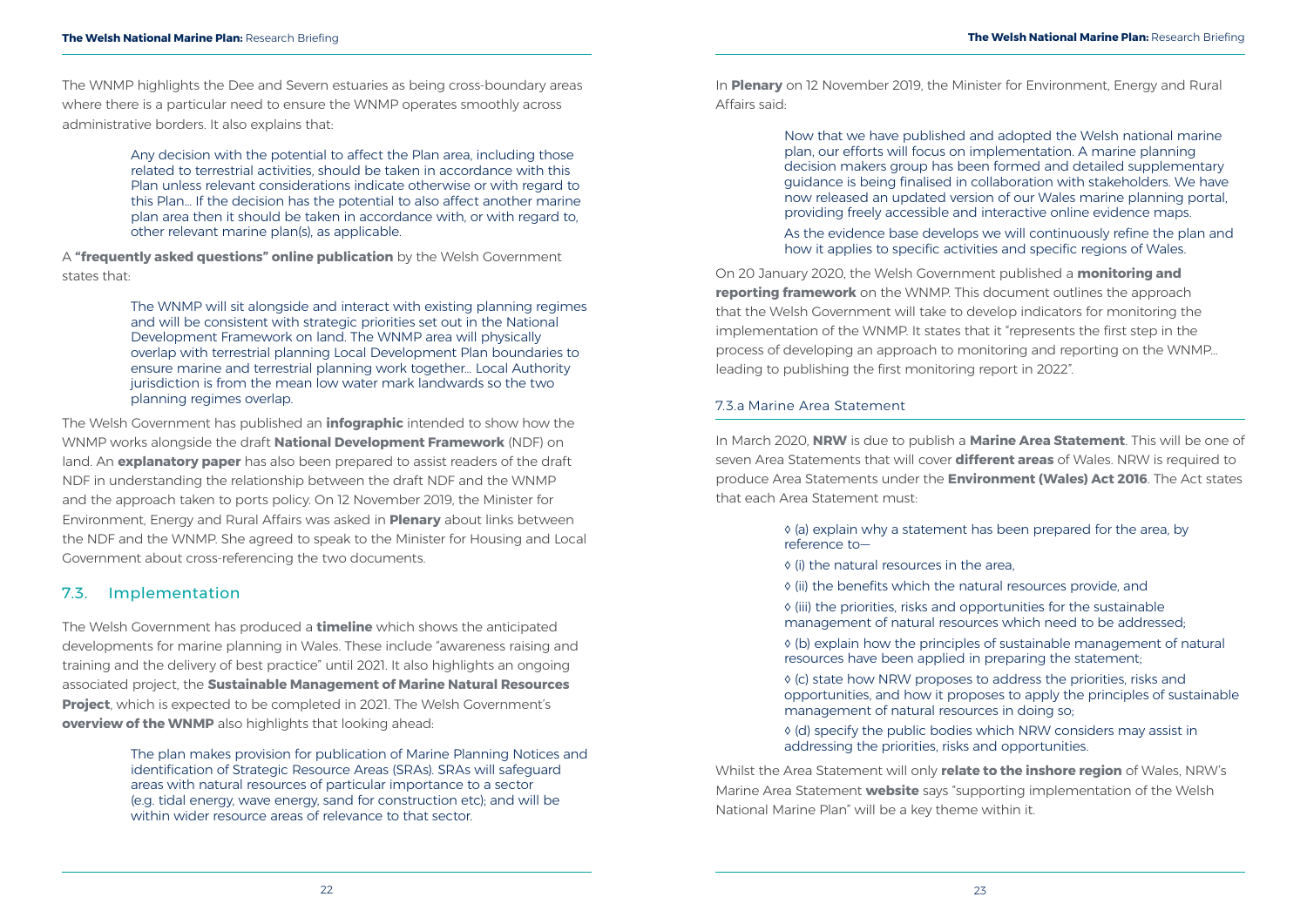<span id="page-15-0"></span>Under **[section 61](http://www.legislation.gov.uk/ukpga/2009/23/section/61)** of the MCAA, the Welsh Ministers have a duty to keep the following matters under review for so long as the WNMP is in effect:

- The effects of the policies in the marine plan;
- The effectiveness of those policies in securing that the objectives for which the marine plan was prepared and adopted are met;
- The progress being made towards securing those objectives; and
- The progress being made towards securing that the objectives, for which the Marine Policy Statement was prepared and adopted, are met in that region.

There is also a **[duty](http://www.legislation.gov.uk/ukpga/2009/23/section/61)** under the MCAA to prepare and publish, and lay a copy before the National Assembly for Wales, of a report on those matters. This must be done at intervals of not more than 3 years. Furthermore, there is an additional **[duty](http://www.legislation.gov.uk/ukpga/2009/23/section/61)** on the Welsh Ministers to prepare, and lay before the Assembly, a report on

- Any marine plans it has prepared and adopted;
- Its intentions for their amendment; and
- Its intentions for the preparation and adoption of any further marine plans.

This must be produced and laid at intervals of not more than 6 years.

## 7.5. Amendment or withdrawal of the WNMP

- Resolving uncertainties with respect to the probability of effects occurring and their magnitude, through a programme of further research;
- Using evidence on capacity to identify targets;
- **Providing supplementary locational quidance;**
- Reviewing policy effectiveness; and
- Giving further consideration to how best to ensure and demonstrate the integration of the **[SMNR principles](http://www.legislation.gov.uk/anaw/2016/3/section/4/enacted)** and Wales' **[well-being goals](http://www.legislation.gov.uk/anaw/2015/2/section/4/enacted)** in the process of marine planning.

The WNMP states that the plan takes a:

…20-year view whilst recognising that certain activities may need to be planned for beyond this period and others are likely to change significantly during this Plan's lifetime.

The MCAA **[allows](http://www.legislation.gov.uk/ukpga/2009/23/section/52)** for amendment of the WNMP:

A marine plan may be amended from time to time by the marine plan authority for the marine planning region in which the marine plan area lies.

A marine plan can also be withdrawn at any time but this must be done in accordance with provisions of the MCAA (**[section 53](http://www.legislation.gov.uk/ukpga/2009/23/section/53)**).

# 7.6. Sustainability Appraisal recommendations

During the SA process, a number of recommendations were developed which the Welsh Government could consider during the review of the WNMP or in preparation of future marine plans. These were presented in the **[SA Addendum](https://gov.wales/welsh-national-marine-plan-sustainability-appraisal)** and include: